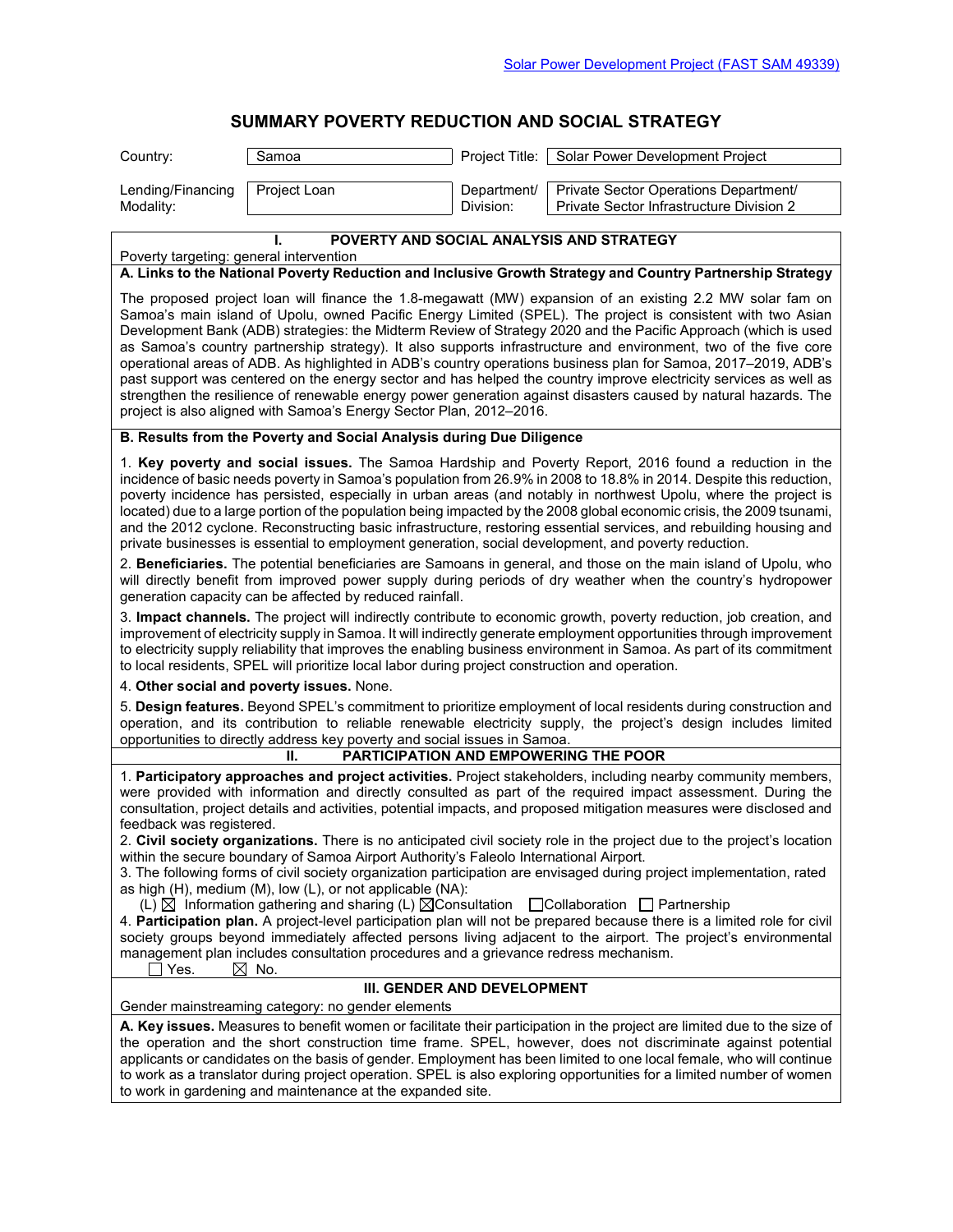2

| B. Key actions. The project has limited opportunities to benefit women, although SPEL is open to providing<br>employment opportunities to local women.                                                                                                                                                                                                                                                                                                                                                                                                                                                                                                                                                                                                                                                                                                                                                                                                                                                                 |  |  |  |  |  |  |  |
|------------------------------------------------------------------------------------------------------------------------------------------------------------------------------------------------------------------------------------------------------------------------------------------------------------------------------------------------------------------------------------------------------------------------------------------------------------------------------------------------------------------------------------------------------------------------------------------------------------------------------------------------------------------------------------------------------------------------------------------------------------------------------------------------------------------------------------------------------------------------------------------------------------------------------------------------------------------------------------------------------------------------|--|--|--|--|--|--|--|
| Gender action plan<br>Other actions or measures<br>$\boxtimes$ No action or measure                                                                                                                                                                                                                                                                                                                                                                                                                                                                                                                                                                                                                                                                                                                                                                                                                                                                                                                                    |  |  |  |  |  |  |  |
| IV. ADDRESSING SOCIAL SAFEGUARD ISSUES                                                                                                                                                                                                                                                                                                                                                                                                                                                                                                                                                                                                                                                                                                                                                                                                                                                                                                                                                                                 |  |  |  |  |  |  |  |
| $\boxtimes$ C<br>A. Involuntary Resettlement<br>Safeguard Category: $\Box A$ $\Box B$<br>l IFI<br>1. Key impacts. The proposed loan will finance the expansion of an existing facility that will not require any additional<br>land and will not cause involuntary displacement impacts. The project area land (4.6 hectares) is owned by Samoa<br>Airport Authority and leased to Electric Power Corporation, which will sublease the land to SPEL for the term of the<br>concession. An audit of the existing facility found it did not cause any physical or economic displacement during<br>construction and there are no outstanding issues. The land was previously unused in a secure complex within the<br>international airport boundary.<br>2. Strategy to address the impacts. Due to the absence of impacts, the project is not required to apply any other<br>specific requirements.<br>3. Plan or other Actions.<br>$\Box$ Resettlement plan<br>$\Box$ Combined resettlement and indigenous peoples plan |  |  |  |  |  |  |  |
| $\Box$ Resettlement framework<br>$\Box$ Combined resettlement framework and indigenous peoples                                                                                                                                                                                                                                                                                                                                                                                                                                                                                                                                                                                                                                                                                                                                                                                                                                                                                                                         |  |  |  |  |  |  |  |
| planning framework<br>$\Box$ Environmental and social management<br>system arrangement<br>$\Box$ Social impact matrix<br>$\boxtimes$ No action                                                                                                                                                                                                                                                                                                                                                                                                                                                                                                                                                                                                                                                                                                                                                                                                                                                                         |  |  |  |  |  |  |  |
| <b>B. Indigenous Peoples</b><br>Safeguard Category: $\Box$ A $\Box$ B<br>$\boxtimes$ C<br>7 FI                                                                                                                                                                                                                                                                                                                                                                                                                                                                                                                                                                                                                                                                                                                                                                                                                                                                                                                         |  |  |  |  |  |  |  |
| 1. Key impacts. The population of Satapuala village, the nearest residential area, is 100% Samoan. Samoa's<br>population is ethnically homogenous and no distinct or vulnerable group of indigenous people will be adversely or<br>beneficially impacted by the project.                                                                                                                                                                                                                                                                                                                                                                                                                                                                                                                                                                                                                                                                                                                                               |  |  |  |  |  |  |  |
| Is broad community support triggered? $\Box$ Yes<br>$\boxtimes$ No                                                                                                                                                                                                                                                                                                                                                                                                                                                                                                                                                                                                                                                                                                                                                                                                                                                                                                                                                     |  |  |  |  |  |  |  |
| 2. Strategy to address the impacts. Due to the absence of impacts, the project is not required to apply any other<br>specific requirements.                                                                                                                                                                                                                                                                                                                                                                                                                                                                                                                                                                                                                                                                                                                                                                                                                                                                            |  |  |  |  |  |  |  |
| 3. Plan or other actions.<br>Indigenous peoples plan<br>Combined resettlement plan and indigenous<br>Indigenous peoples planning framework<br>peoples plan<br>Environmental and social management system<br>Combined resettlement framework and indigenous<br>arrangement<br>peoples planning framework<br>Social impact matrix<br>$\Box$ Indigenous peoples plan elements integrated in<br>⊠<br>No action<br>project with a summary                                                                                                                                                                                                                                                                                                                                                                                                                                                                                                                                                                                   |  |  |  |  |  |  |  |
|                                                                                                                                                                                                                                                                                                                                                                                                                                                                                                                                                                                                                                                                                                                                                                                                                                                                                                                                                                                                                        |  |  |  |  |  |  |  |
| <b>V. ADDRESSING OTHER SOCIAL RISKS</b>                                                                                                                                                                                                                                                                                                                                                                                                                                                                                                                                                                                                                                                                                                                                                                                                                                                                                                                                                                                |  |  |  |  |  |  |  |
| A. Risks in the Labor Market<br>1. Relevance of the project for the country's or region's or sector's labor market, indicated as high (H), medium<br>(M), and low or not significant (L).<br>(L) $\boxtimes$ unemployment $\Box$ underemployment $\Box$ retrenchment (L) $\boxtimes$ core labor standards                                                                                                                                                                                                                                                                                                                                                                                                                                                                                                                                                                                                                                                                                                              |  |  |  |  |  |  |  |
| 2. Labor market impact. Due to the project's minimal requirement for labor, it will have a limited impact on the local<br>labor market. SPEL and its contractors and subcontractors will comply with the national labor laws and will take<br>measures to comply with the relevant core labor standards during construction and operation of the project.                                                                                                                                                                                                                                                                                                                                                                                                                                                                                                                                                                                                                                                              |  |  |  |  |  |  |  |
| <b>B.</b> Affordability                                                                                                                                                                                                                                                                                                                                                                                                                                                                                                                                                                                                                                                                                                                                                                                                                                                                                                                                                                                                |  |  |  |  |  |  |  |
| The project is not expected to contribute to increases in the cost of electricity in the country that could possibly<br>exclude people due to price mechanisms. SPEL sells directly to Electric Power Corporation at a fixed price.                                                                                                                                                                                                                                                                                                                                                                                                                                                                                                                                                                                                                                                                                                                                                                                    |  |  |  |  |  |  |  |
| C. Communicable Diseases and Other Social Risks<br>1. The impact of the following risks are rated as high (H), medium (M), low (L), or not applicable (NA):<br>Communicable diseases (NA) $\Box$ Human trafficking (NA)<br>Others (please specify) _____                                                                                                                                                                                                                                                                                                                                                                                                                                                                                                                                                                                                                                                                                                                                                               |  |  |  |  |  |  |  |

2. **Risks to people in project area.** The construction and operation of a solar power plant within a secure compound primarily utilized for aviation purposes presents low risk to people in the project area. The project's initial environmental examination report has adequately assessed these risks, and measures commensurate with these risks are included in the project's environmental management plan.